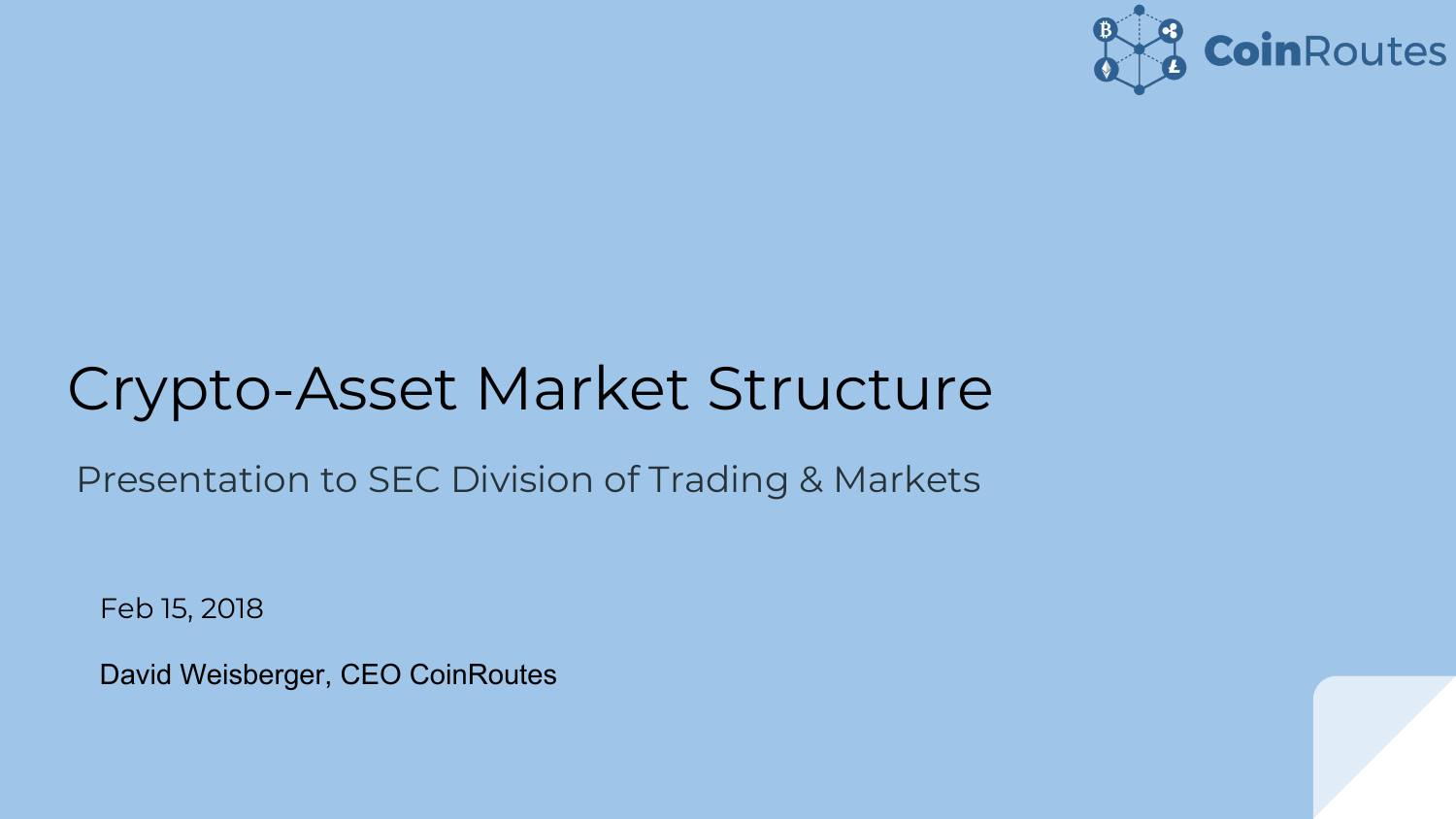## **Outline**



- **I.** Types of crypto-assets
	- A. Payment / Store-of-Value Tokens
	- B. Platform Tokens
	- C. Utility Tokens
		- 1. Utility value derived from defined goods or services
		- 2. Utility value based on value of network whose use the token governs
- **II.** Primary Market Considerations
	- A. Investor Protection Issues/Concerns
	- B. Capital Raising Issues / Concerns
- **III.** Secondary Trading Structural Issues
	- A. Uncoordinated Markets
	- B. Price Discovery Concerns
	- C. Structural Market Deficiencies & Manipulation Concerns
	- D. Investor Access Issues
- **IV.** Policy Recommendations
	- A. Issue ICO guidelines & registration requirements for tokenized securities
	- B. *If* crypto-assets are deemed securities, manage the transition to regulated trading platforms carefully<br>2 All information & inventions disclosed herein are the exclusive property of CoinRoutes LLC. All rights reserved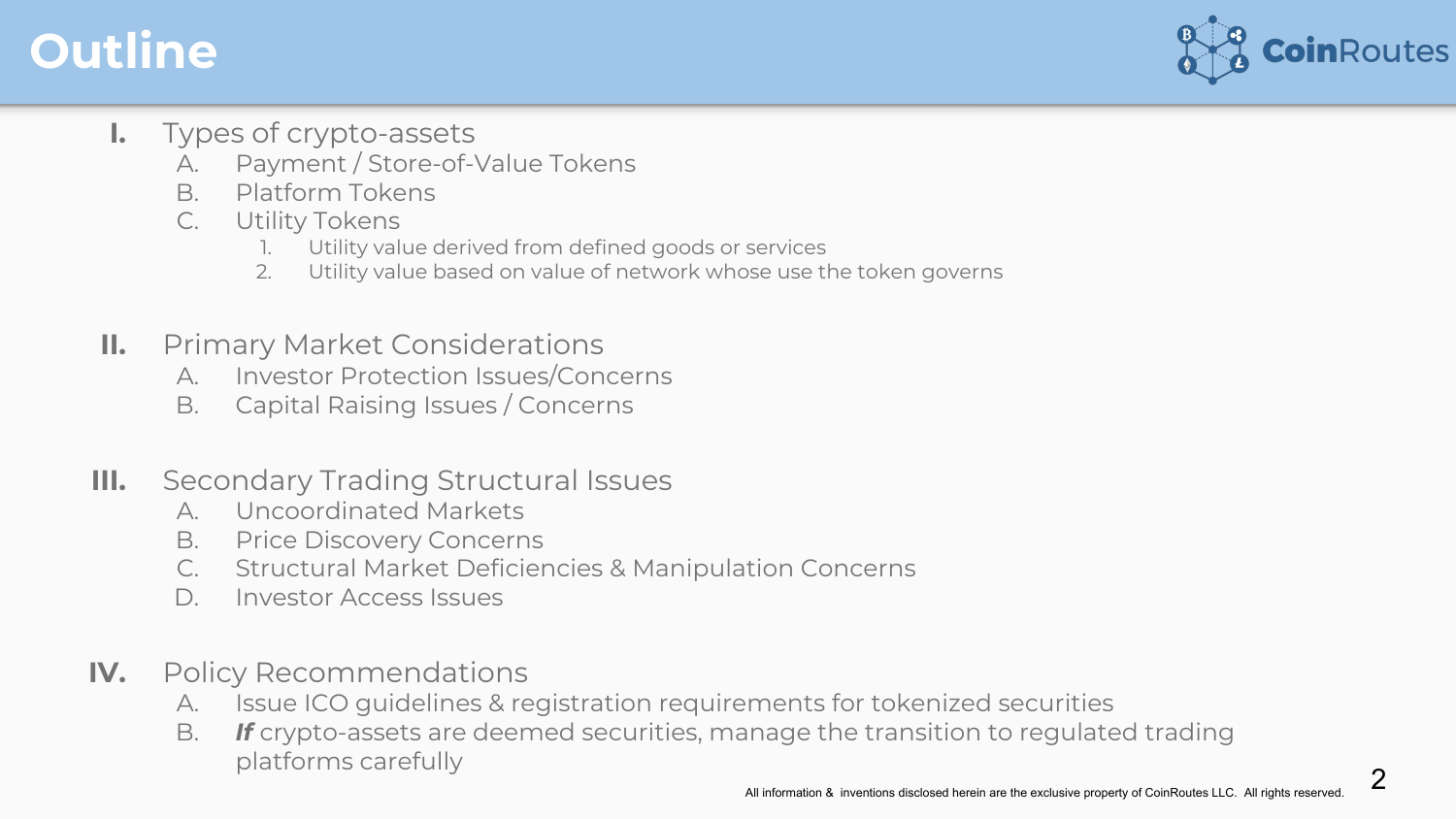

There are essentially 3 types of tokens being traded today:

- 1. Payment or Store-of-Value tokens, whose purpose is to be a means of exchange or represent wealth.
- 2. Platform tokens, whose value is based on the ability for the token and its network to be used by applications such as "smart contracts."
- 3. Utility tokens, which are either redeemable for goods & services or required for the use of a network.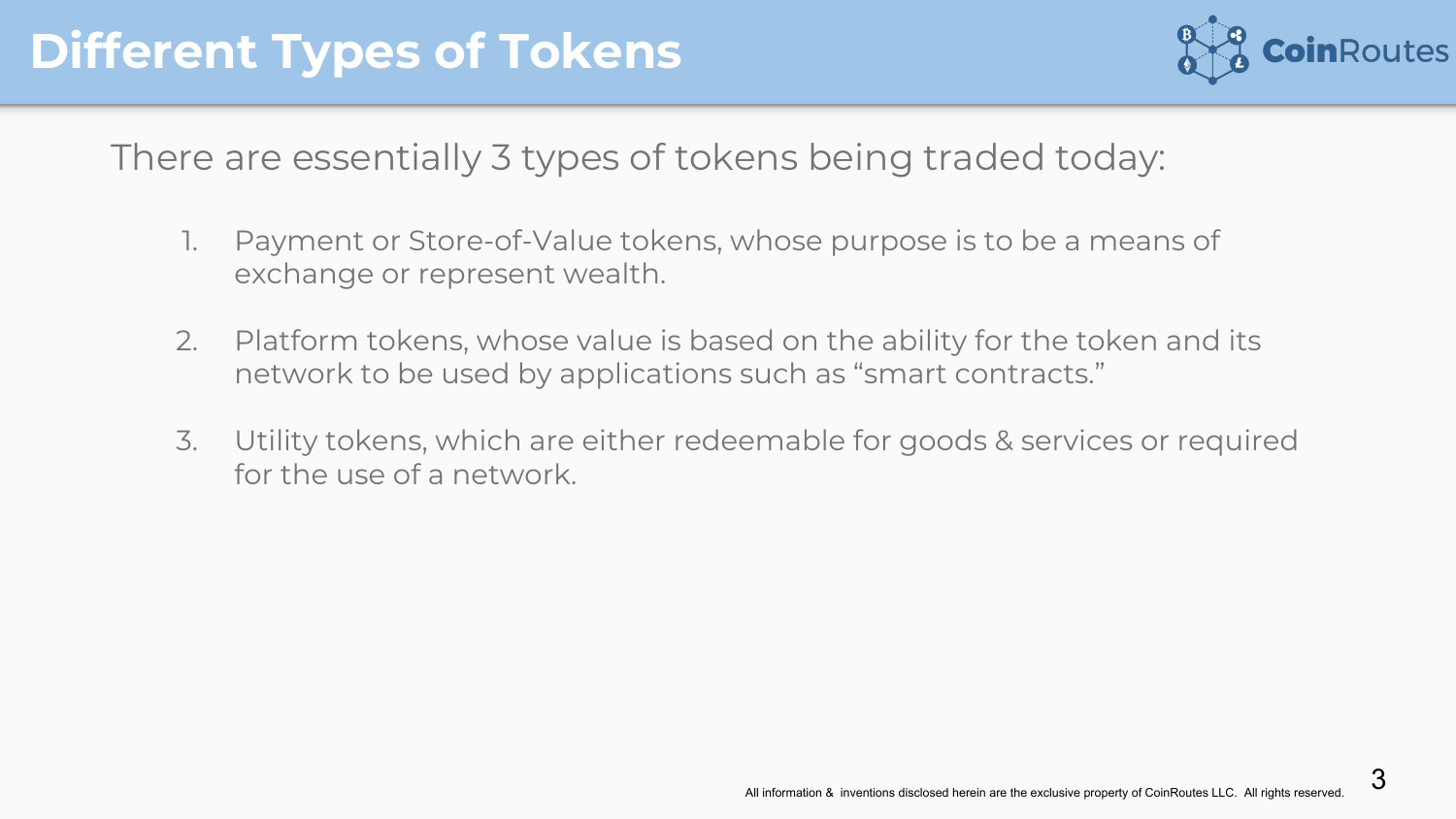

Tokens such as BitCoin and its "forks" which were built to facilitate trusted transactions between counterparties with no previous relationship.

- These tokens are referred to as "Crypto Currencies", and have been declared either "property" or a "commodity" by other regulators.
- Unlike currencies that are the legal tender of a sovereign government, there are no banks, central or otherwise, directly involved in the supply or policy setting of these currencies.
	- Rather than banks, supply is set by network rules and voting, while "miners," using "proof of work" verify transactions.
	- The future value of these tokens is primarily related to acceptance, based on how people, other than the founders, interact with and use the tokens.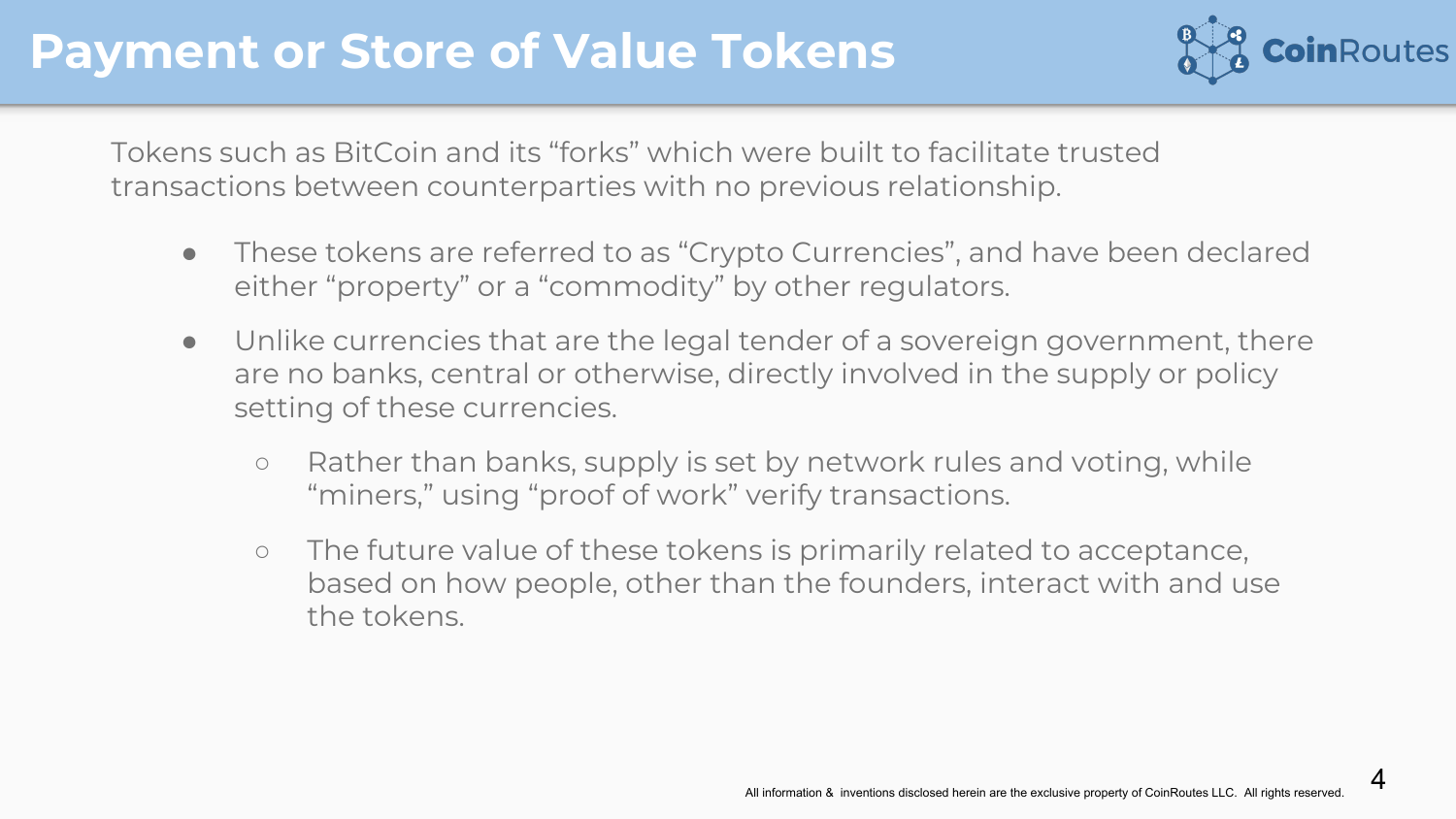## **Platform Tokens**



Tokens, such as Ethereum, whose value is based, at least in part, on the ability for the token and its network to be used for diverse applications.

- These tokens are also often grouped with crypto-currencies, but they differ in a couple of key ways:
	- While they are often used as a medium of exchange, they have other purposes
	- Most (if not all) of these platform tokens are under development to expand the number of purposes they could be used for, as well as their efficiency
- The future value of these tokens are clearly related to the efforts of the founders to improve their usability and efficiency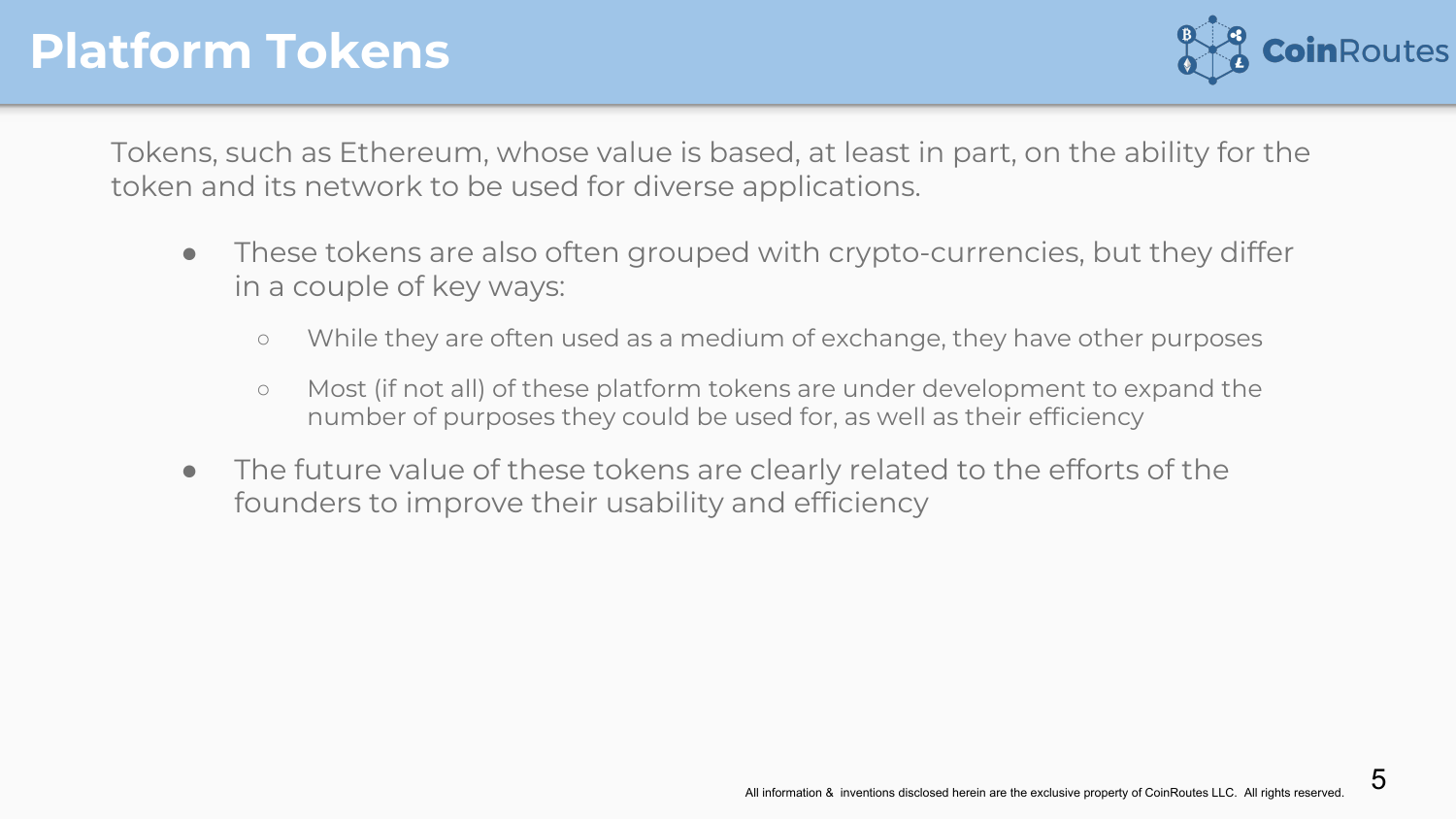## **Utility Tokens**



Tokens that have defined uses, fall into two categories:

1. The token is a method for issuers to get paid up front for selling goods & services they already offer.

2. The tokens value is expected to grow over time as the network improves &/or creates new uses for the token, that drive increased demand.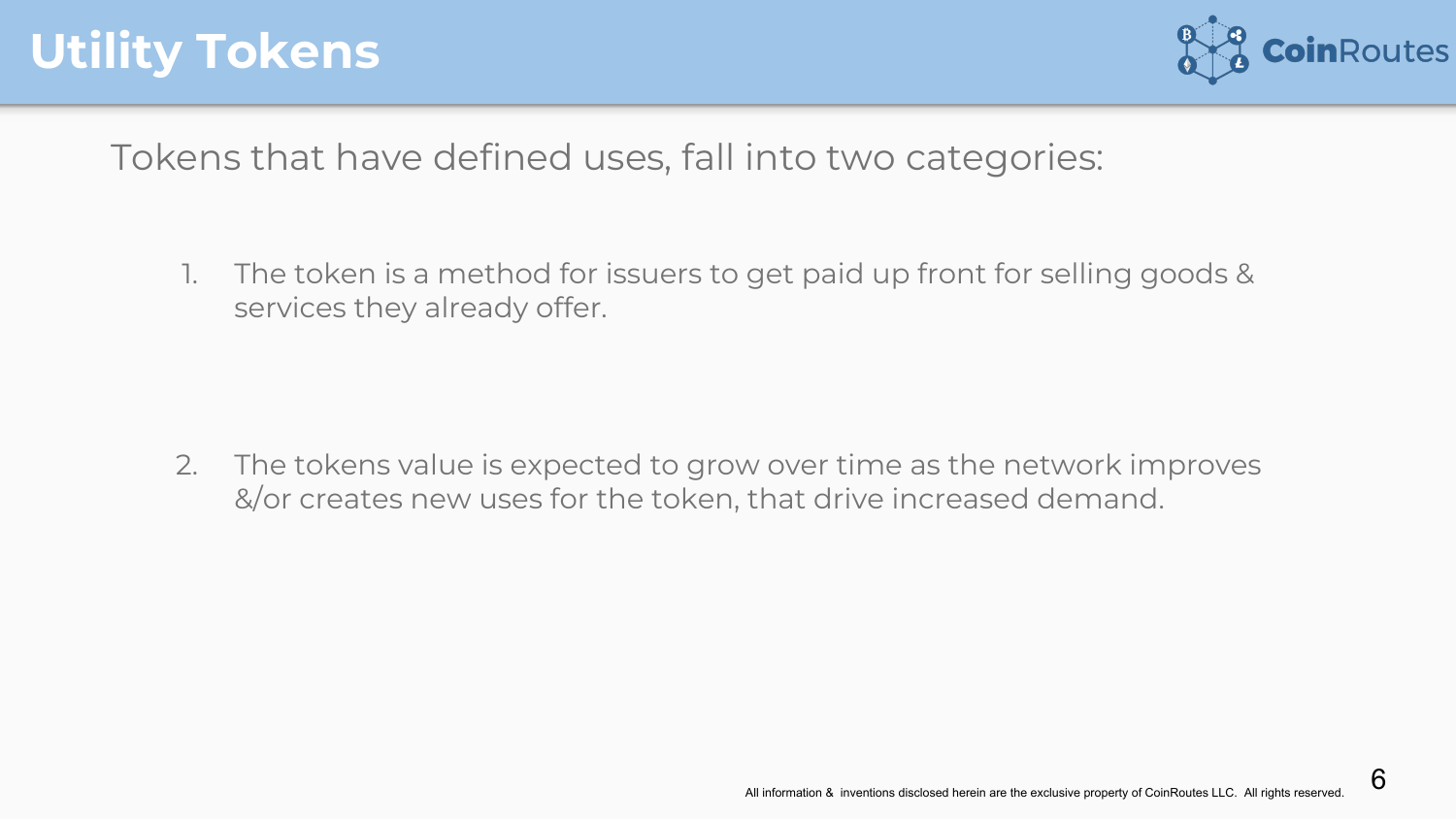

- **Demand** -- The magnitude & pace of the ICO market demonstrates a significant demand from investors for access to early stage investing, particularly in new and emerging technology.
	- With 50% fewer public companies today than 15 years ago, and companies staying private longer than ever before, there are fewer growth opportunities.
	- Early stage equity investing today is limited almost exclusively to VC and PE funds, with limited public participation.
- **Global Scope** -- The ICO phenomenon is global, meaning that there is a very real risk of driving important technological innovation offshore if the U.S. regulators take a "heavy handed" approach
	- This is already happening, due to the threat of regulation and regulatory uncertainty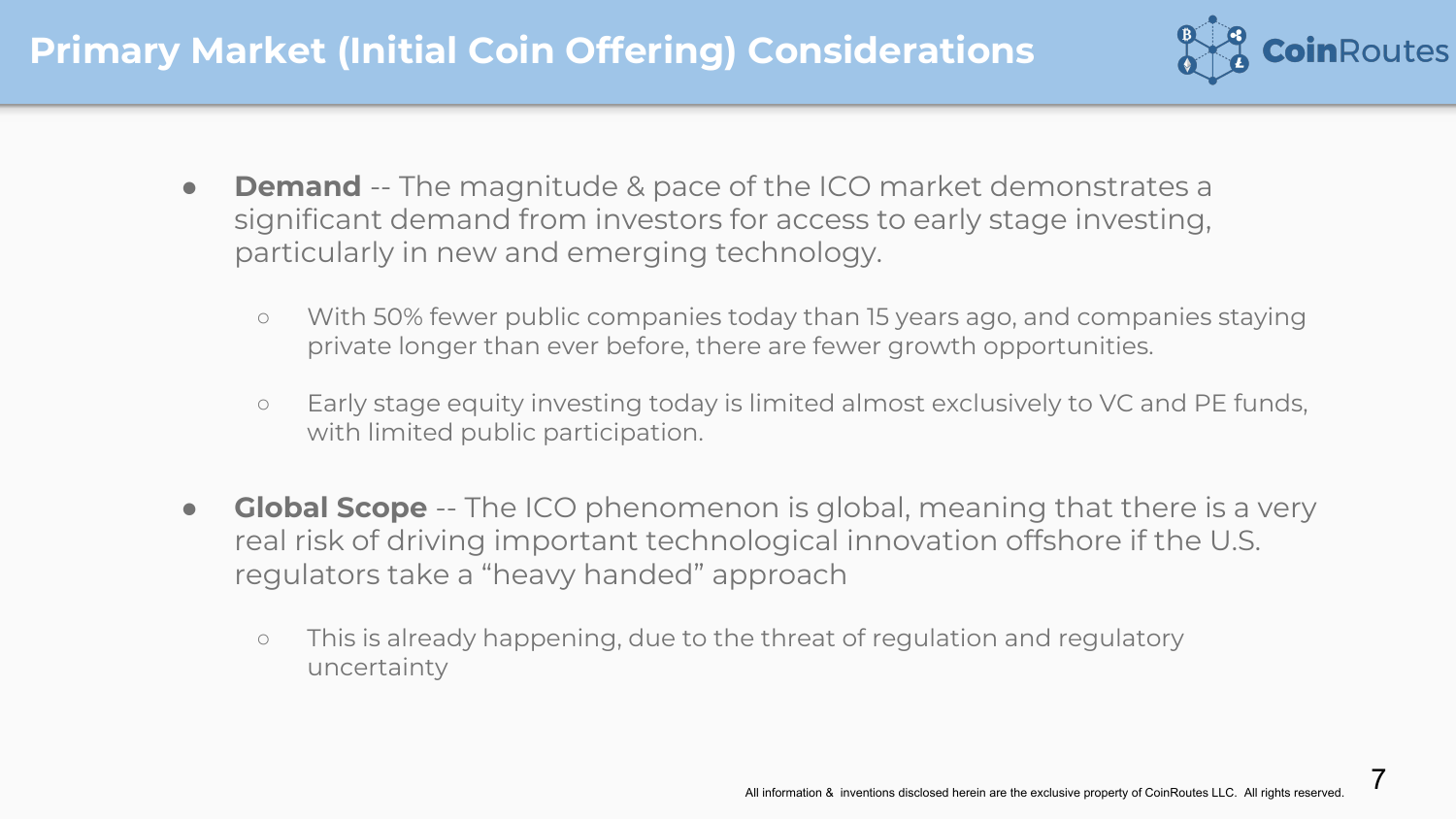

Despite the significant potential of the projects being offered in ICO's, there are real risks:

- Many ICOs are offered very early-stage, without product, priorities, or project or network governance. While this is not *a priori* wrong, it does mean useful disclosures are vital.
	- o This should not be used as an excuse to limit ICOs to the wealthy, however, as early stage investing could provide significant upward mobility & wealth is not a predictor of the ability to research the value of these networks.
- Many ICOs are outright frauds, with marketing hype that uses social media reminiscent of the "chat rooms" from the dot com bubble.
	- Existing fraud rules should cover this, but it is important to move quickly & establish well-understood enforcement standards for issuers.
	- Also remember, that being "registered" as equity securities did not prevent widespread investor losses in the dot com bubble. Those regulations are *not* a panacea.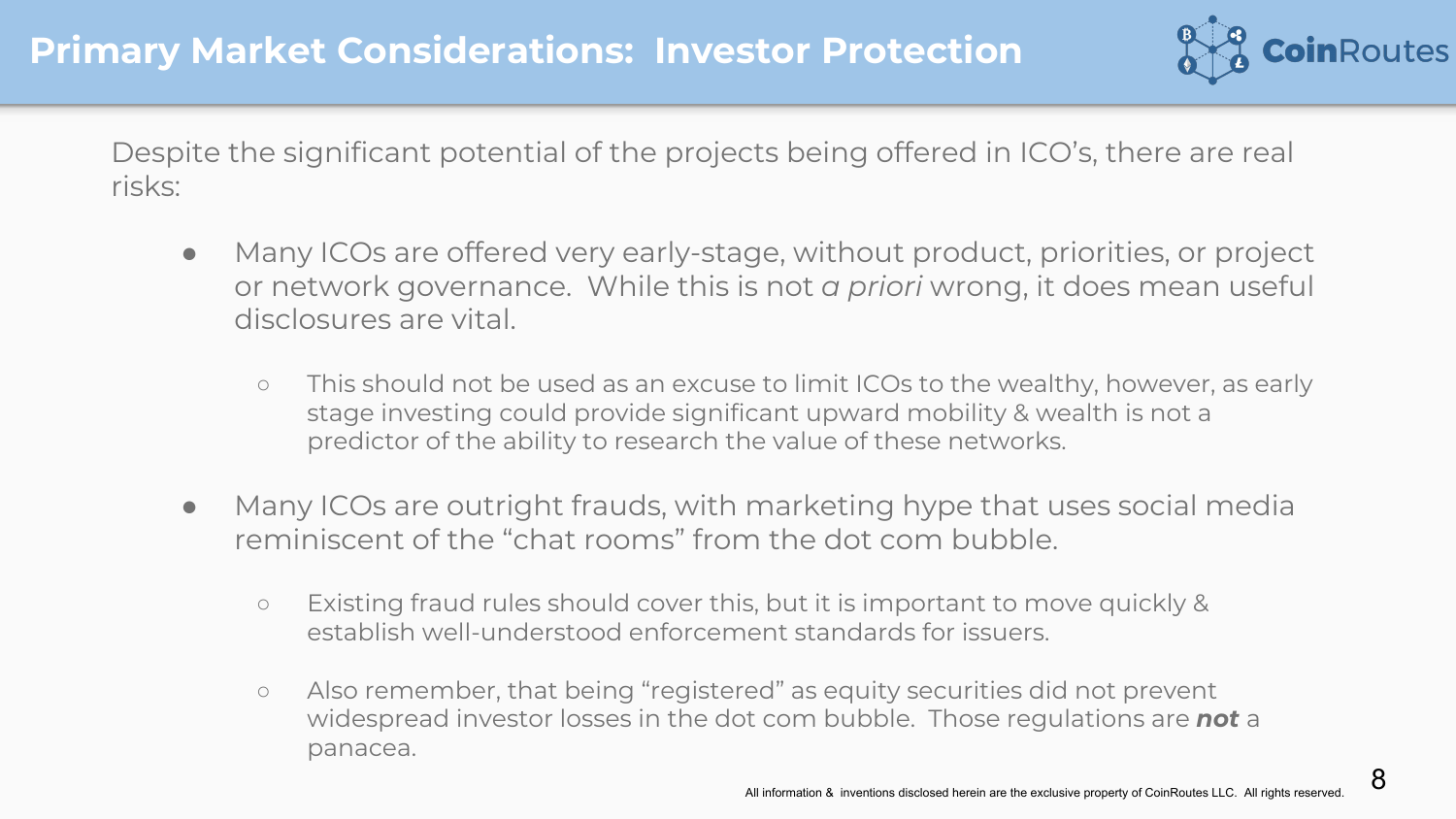

Issuers today face significant uncertainty over future regulations in the U.S.

- U.S. regulatory uncertainty creates a major competitive problem, where the "winners" are the ones that *ignore* or *circumvent the* most likely *rules*...
	- Projects raising \$20-\$30 million or more relatively quickly as "utility token" ICOs, or overseas ICOs, that promise post ICO liquidity on existing exchanges. This puts projects that intend to register under Reg D or A+ at a competitive disadvantage due to higher costs, slower time to market & lower post ICO liquidity.
- Legal fees for Reg A+ or Reg D offerings can easily surpass \$500k, while ICO disclosures using industry templates that provide more worthwhile information, could be created for a fraction of that cost.
- Forcing AML and investor accreditation on the issuer, post ICO, is a problem for decentralized blockchains; AML, in particular, should be enforced in the secondary market by the brokers and exchanges where the token trades.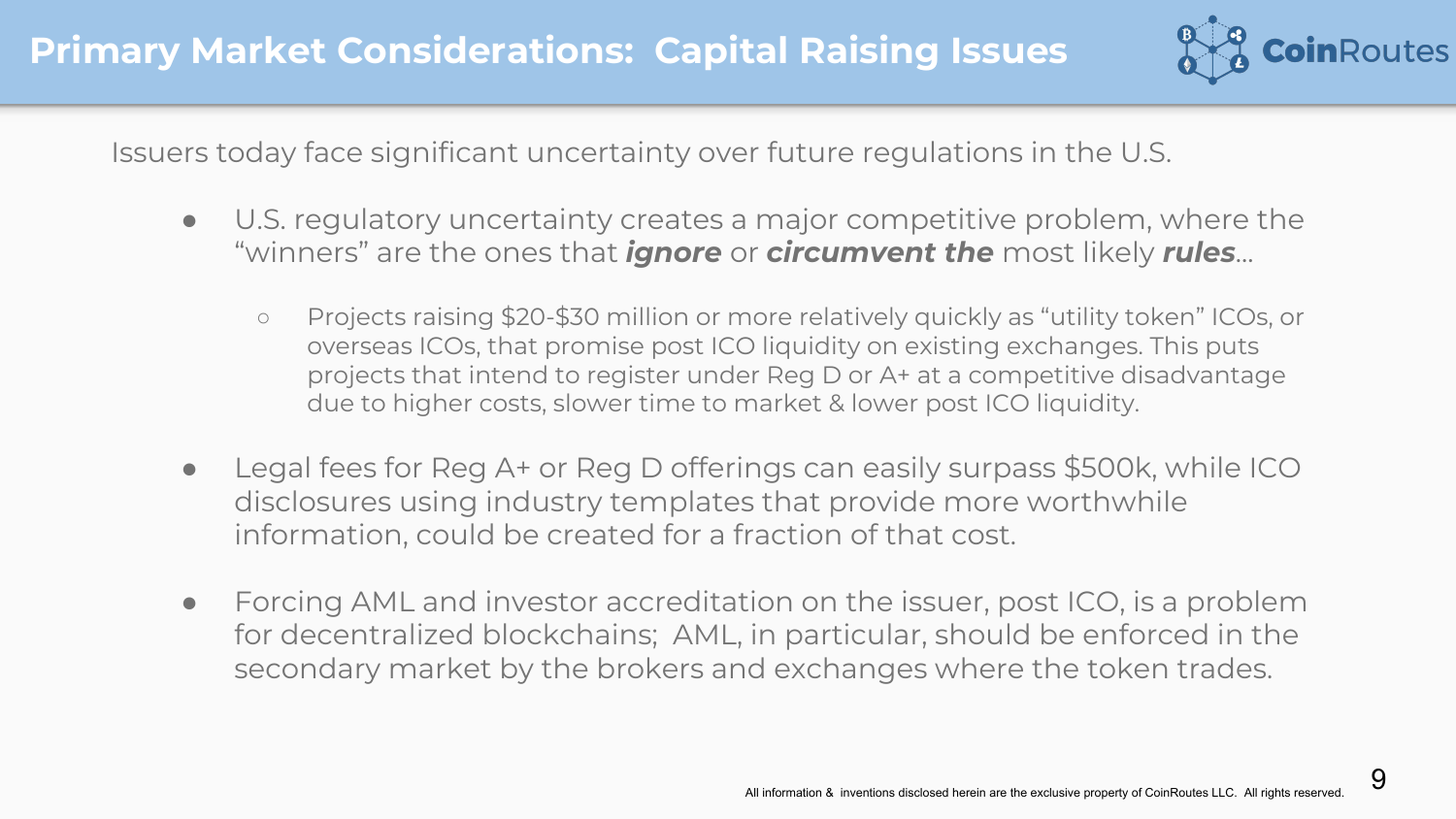

Using Data from CoinRoutes, we can see that most crypto markets accessible to US investors, are crossed most of the time. (meaning the best bid is higher than the best offer)

- BitCoin-USD, even when filtering out small quotes, was crossed 98% of the time the past 2 weeks, and 71% of the time by more than 0.25%
- Ethereum-USD, was crossed 89% of the time, 60% by more than 0.25%
- Many Crypto-Crypto pairs, traded on "exchanges" which accept US clients for the last 2 weeks are similar:
	- XRP (Ripple) vs BitCoin was crossed 98% of the time, 56% by more than 0.25%
	- ADA (Cardano) vs BitCoin was crossed 81% of the time, 48% by more than 0.25%
	- XLM (Stellar Lumens) vs BitCoin was crossed 98% of the time, 75% by more than 0.25%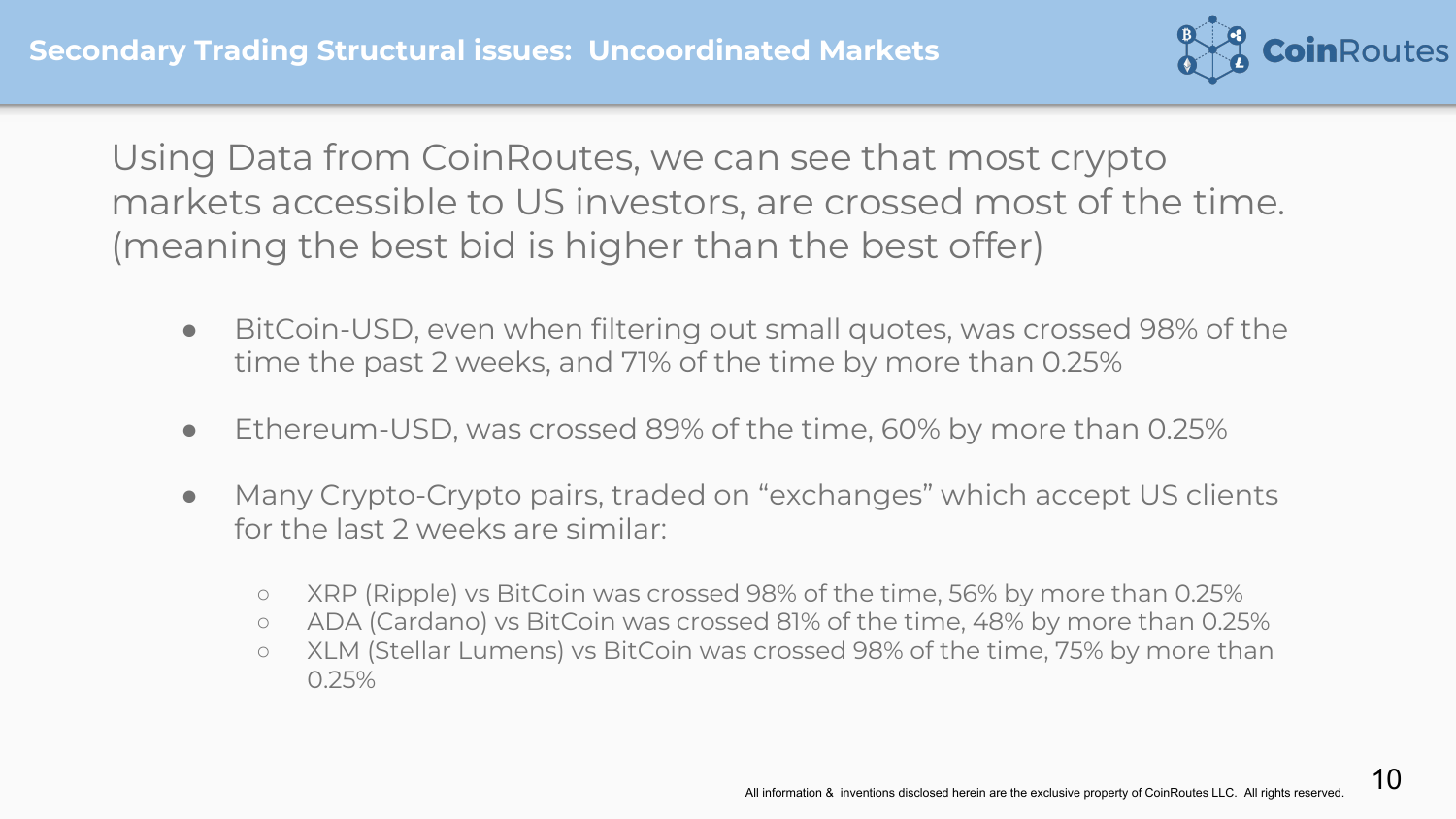

Crossed markets create an important investor protection issue. Consider what happened in December with Bitcoin:

This example, using the CoinRoutes software, shows the BitCoin vs. USD pair, when CoinBase(owner of GDAX) was #1 on the app store in December.

The best bid was on GDAX for *over \$3000 higher* than the best offer elsewhere, at its peak, and over \$1000 higher for long periods of time

⇒ *This was a serious "best execution" issue, directly impacting retail investors*

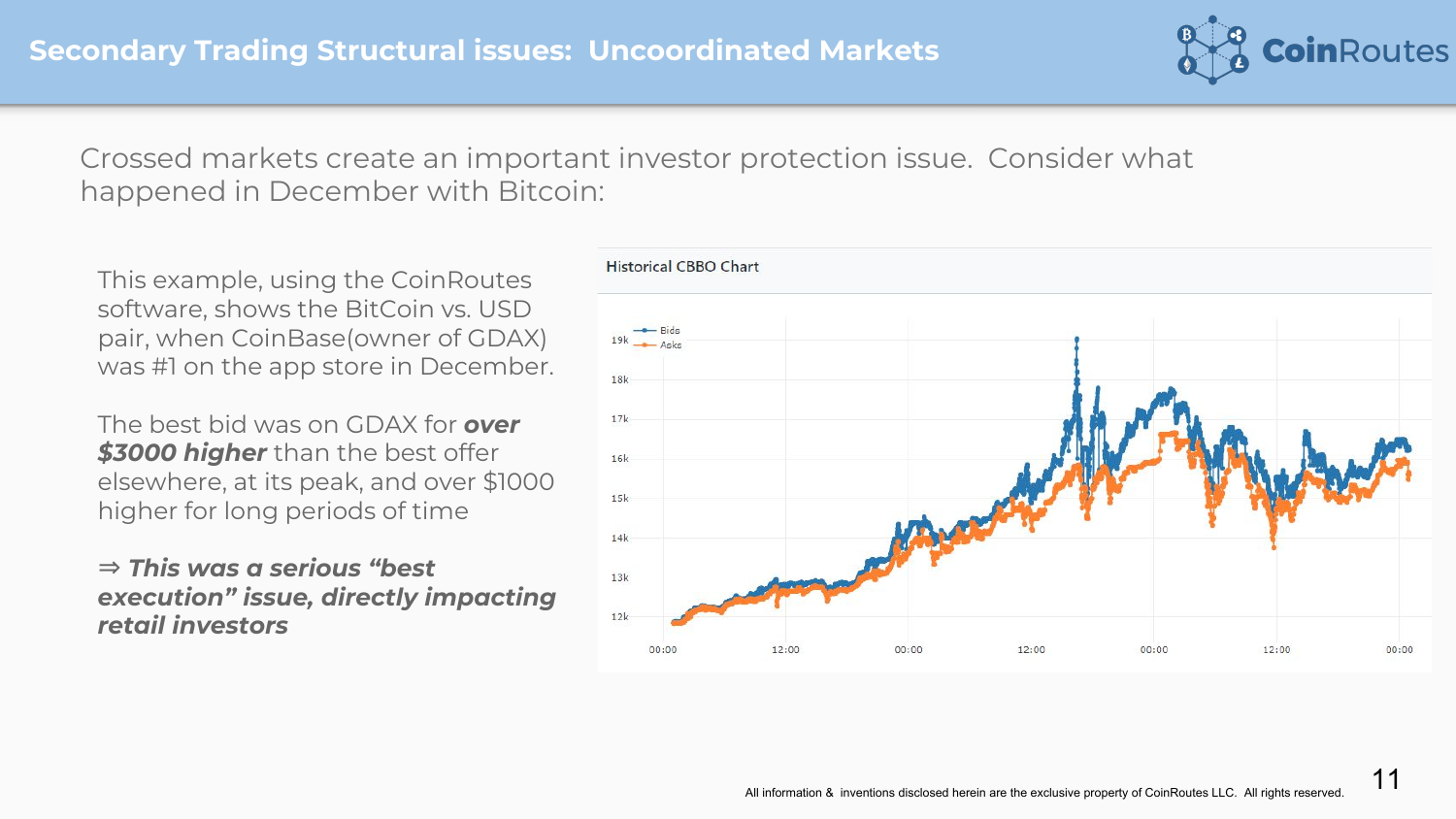

While the displayed markets are uncoordinated, the trend towards distributed models without public displayed prices threatens to obscure price discovery even more:

- AirSwap is a "peer to peer" negotiation mechanism where prices are checked against third parties without regard to displayed markets.
- Republic Networks is a multi-party dark pool where prices are input by individual parties, without any interaction with displayed markets
- Popular market making platforms have no responsibility to match displayed markets
- Retail platforms such as CoinBase and RobinHood have very opaque pricing up front and have no checks vs other displayed markets

⇒ While prescriptive regulations might be overkill, an obligation on all platforms to defend "Best Execution" is warranted.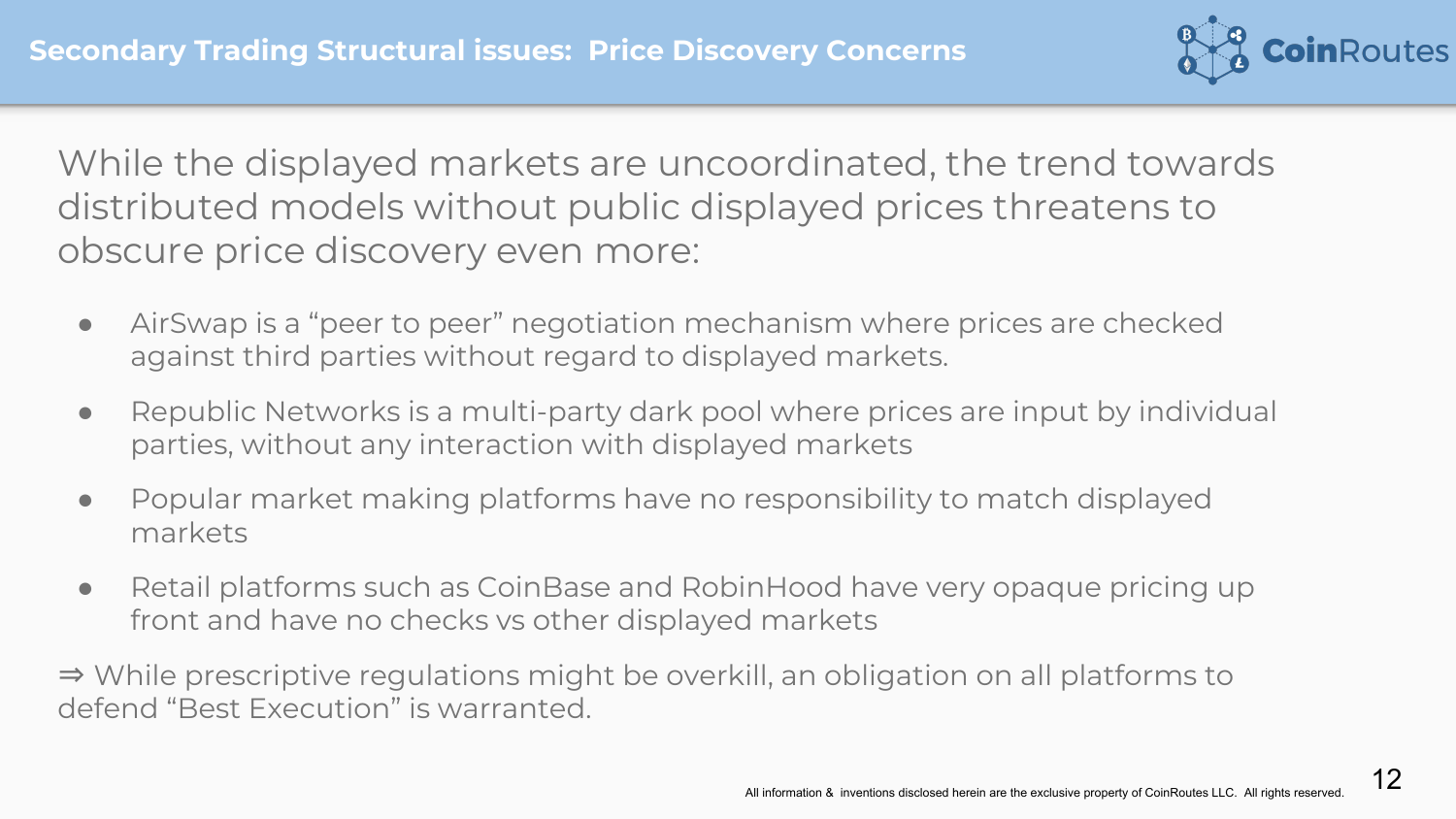

Many "exchanges" lack rudimentary procedures for opening or reopening securities after a trading halt.

This example, using the CoinRoutes software, shows the BitCoin Cash vs. BitCoin pair, when GDAX tried, unsuccessfully, to open the pair for trading on their platform.

For several hours, the bid published on GDAX averaged over *15% higher* than the best offer elsewhere, and, at the end of that period, GDAX postponed trading the pair for around a month.

⇒ This example shows a large "exchange" showing an inaccessible bid far above the market for hours, potentially misleading investors.

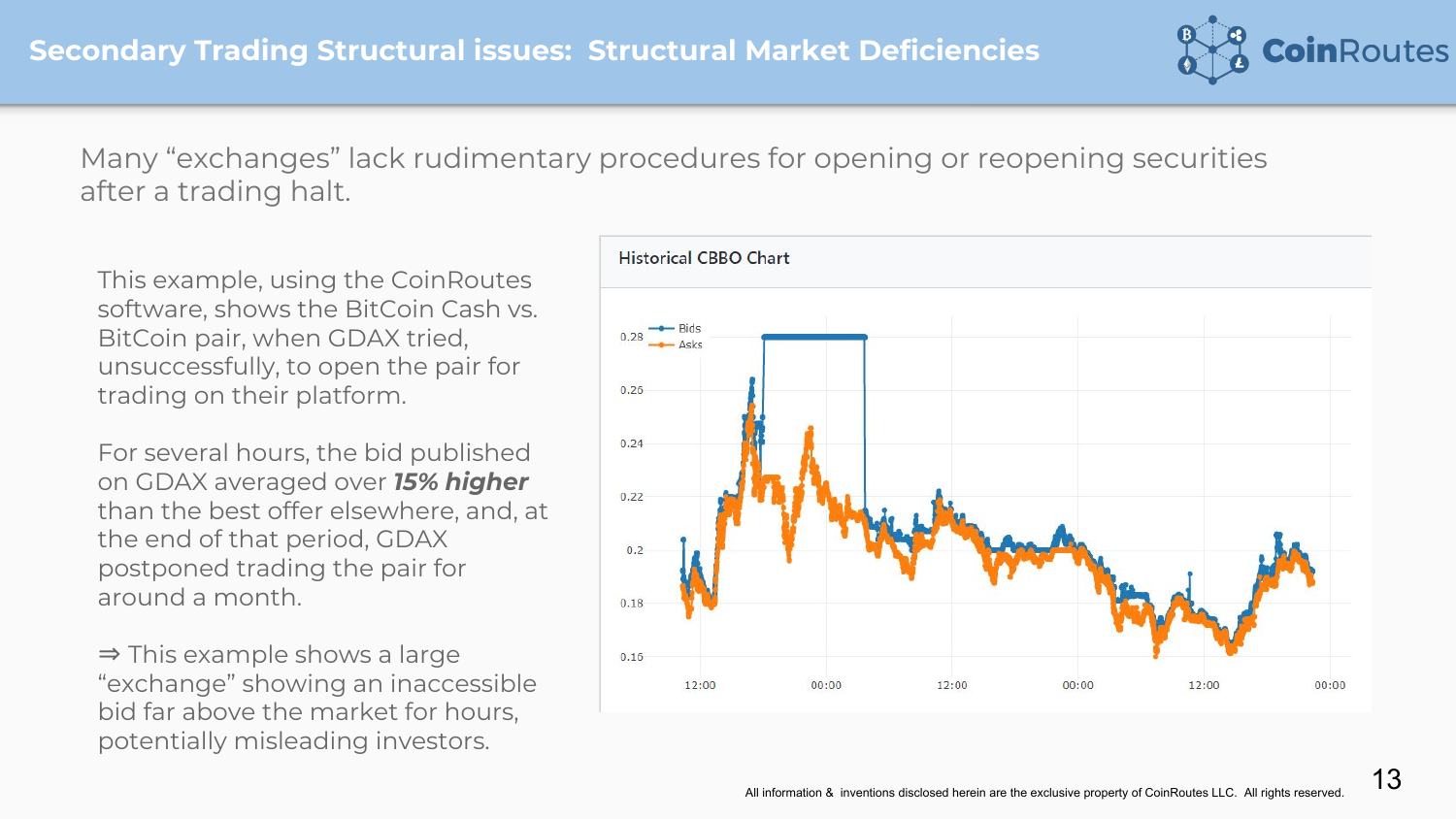

There is a significant risk that market participants engage in various manipulative activities on the unregulated crypto "exchanges" including:

- Spoofing -- As shown earlier, entire markets can have prices that are out of line, so this type of behavior is hard to detect.
- Wash Sales -- Many exchanges have no protection to prevent participants from trading with themselves to create the illusion of volume.
	- This is particularly troubling because of all the derivative products that use "indices" which volume weight traded volumes and include exchanges that rumors constantly circulate concerning wash sale volumes.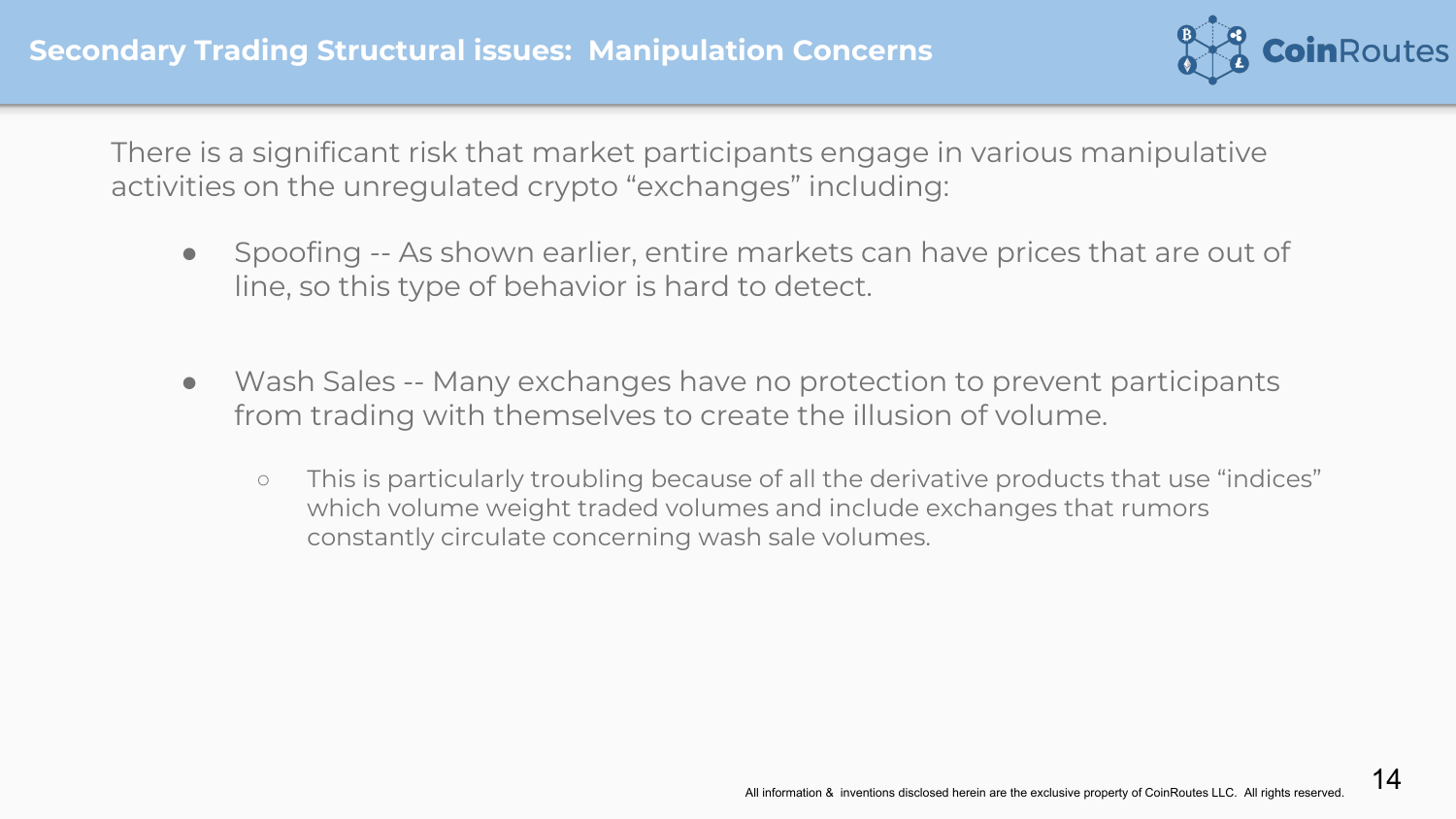

Unlike the equity markets with "fair access" rules, the crypto markets have significant issues regarding access to markets and data.

- In the U.S. alone, many "exchanges" are only licensed in specific states and several will not allow residents from certain states to participate.
- Despite serving a set of global products, many exchanges will not accept US resident accounts due to fear of regulation.
	- This might actually be a good outcome, but US entities continue to use data from these exchanges, for products traded by US investors.
- There are no rules on market data or access, meaning that exchanges can play favorites with clients & vendors. At least one exchange tries to enforce a contract for data use, that would force their exclusion from anyone building a composite best bid or offer (CBBO).
	- This is despite the fact that a CBBO is the only way for proper best execution metrics to be developed and utilized to protect investors.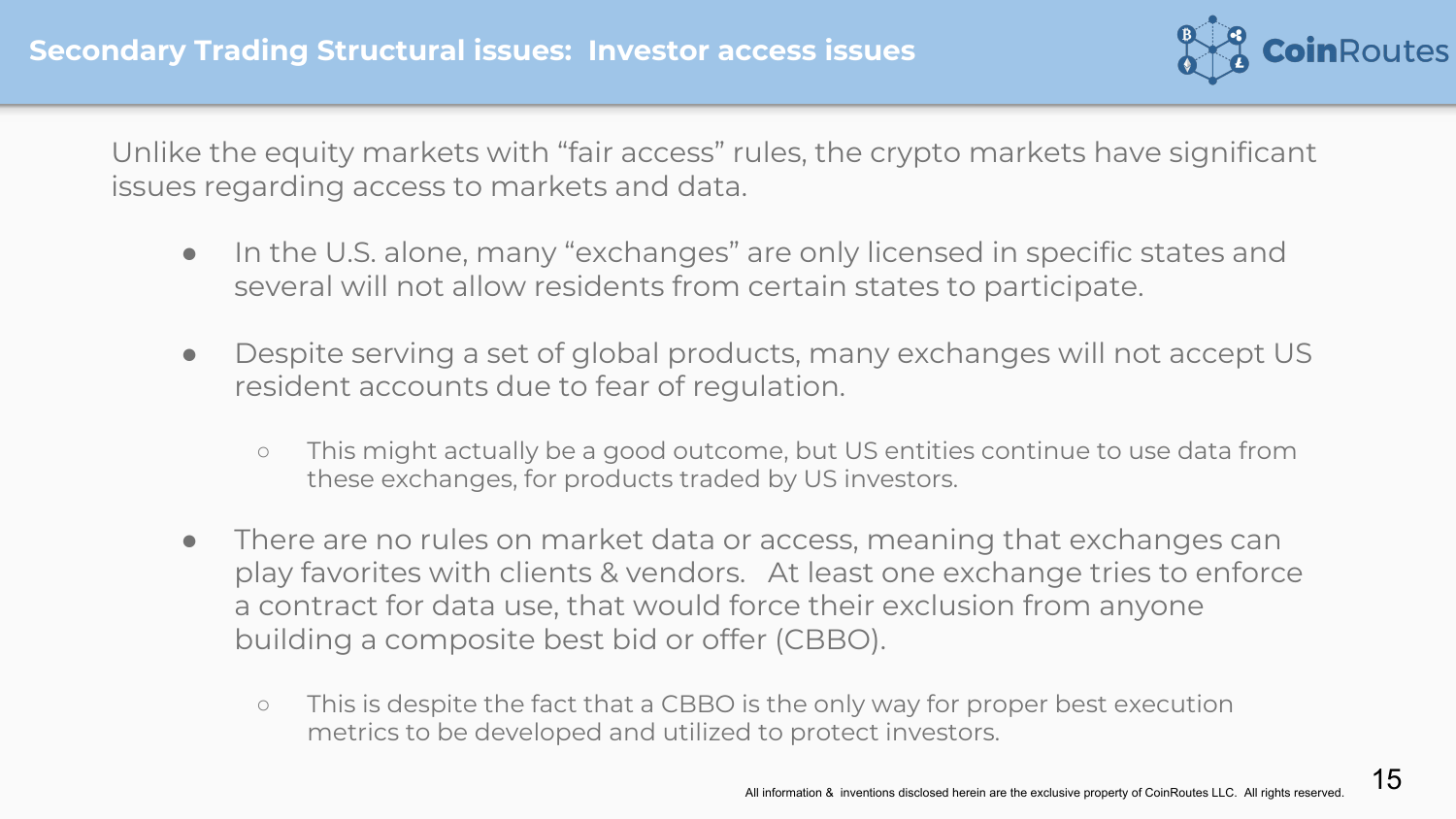

Clarity needs to be provided both for private and registered transactions for token issuance. This would ideally be accomplished through a Regulation ICO, but could be done through exemptive relief and small changes to Reg D and Reg A+

- Reg A+ should be modified or exemptions should be written to accommodate non-equity securities
	- Disclosures should focus on project and network governance rather than corporate financials and structure, as one example
	- The process should be streamlined in order to support innovation, but rules for marketing and promotion should be developed in concert with the industry, while enforcement against violations should be increased.
	- Liquidity, post ICO, should be immediate, as long as there are ATSs willing to "list" the tokens.
- Reg D should also have disclosure rules and processes adjusted for non-equity securities and specific delegation of KYC (for accredited investor secondary trading) should be to the ATSs that trade those securities.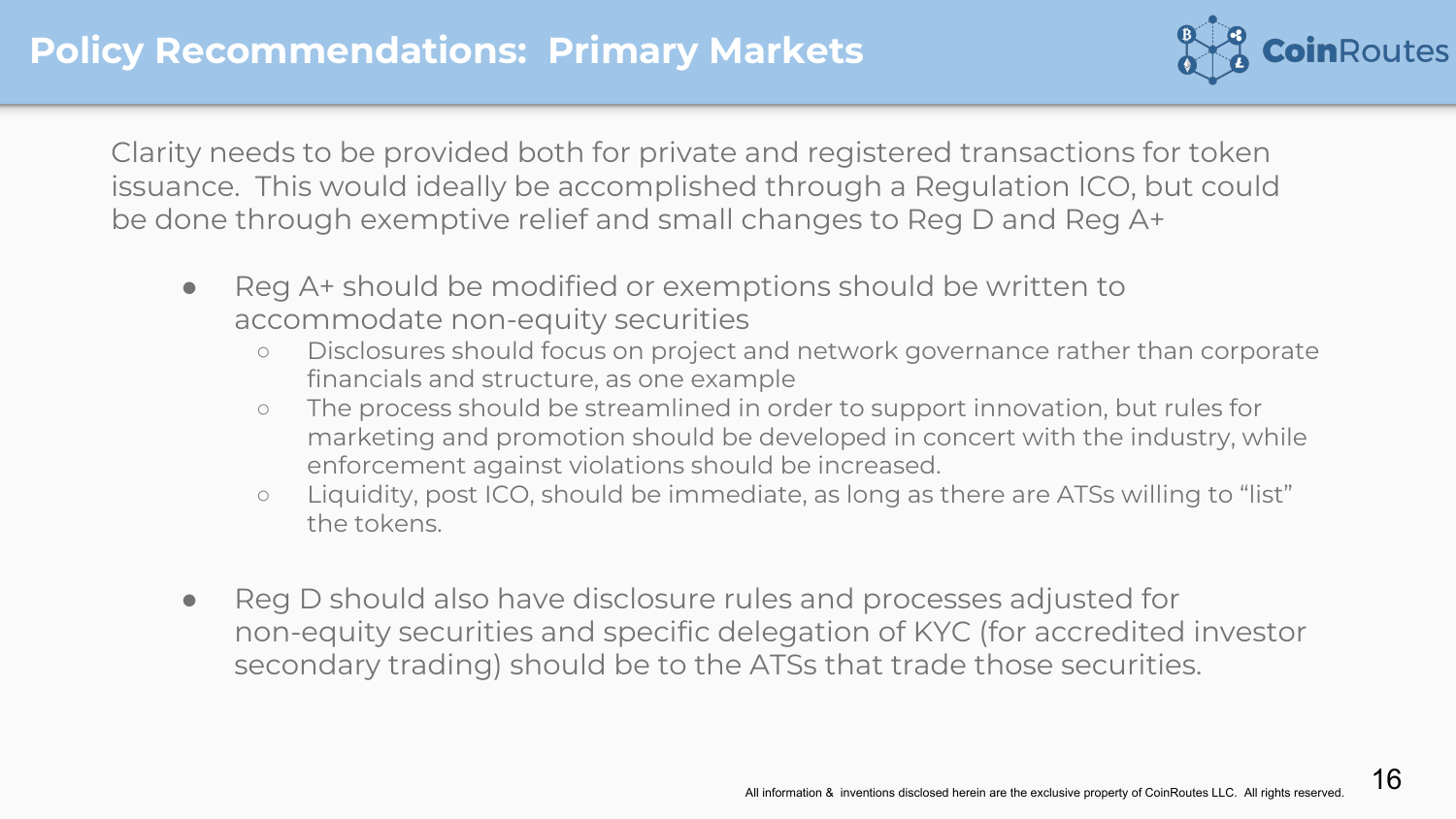

IF crypto-assets are deemed securities, that would mean current "exchanges" & firms who trade for U.S. investors would become regulated entities. This should be managed via a transition process that would minimize losses & disruption

- All current exchanges that trade tokens deemed securities should be granted a "grace period" to apply to become Alternative Trading Systems.
	- Without a grace period, investors could suffer serious harm as asset prices fall when they have no place to trade those assets.
	- This period would also give the SEC time to work with the industry to adopt standards relevant to crypto assets for the ATS filings.
- All firms that need to become broker dealers, as a result, also should be granted a grace period.
	- AML and KYC monitoring, would then be the responsibility of the exchanges and brokers, as that is the most efficient place to do such checks.
- Miners should be exempted from broker registration, as they provide no advice & have no discretion over investor assets or trades.